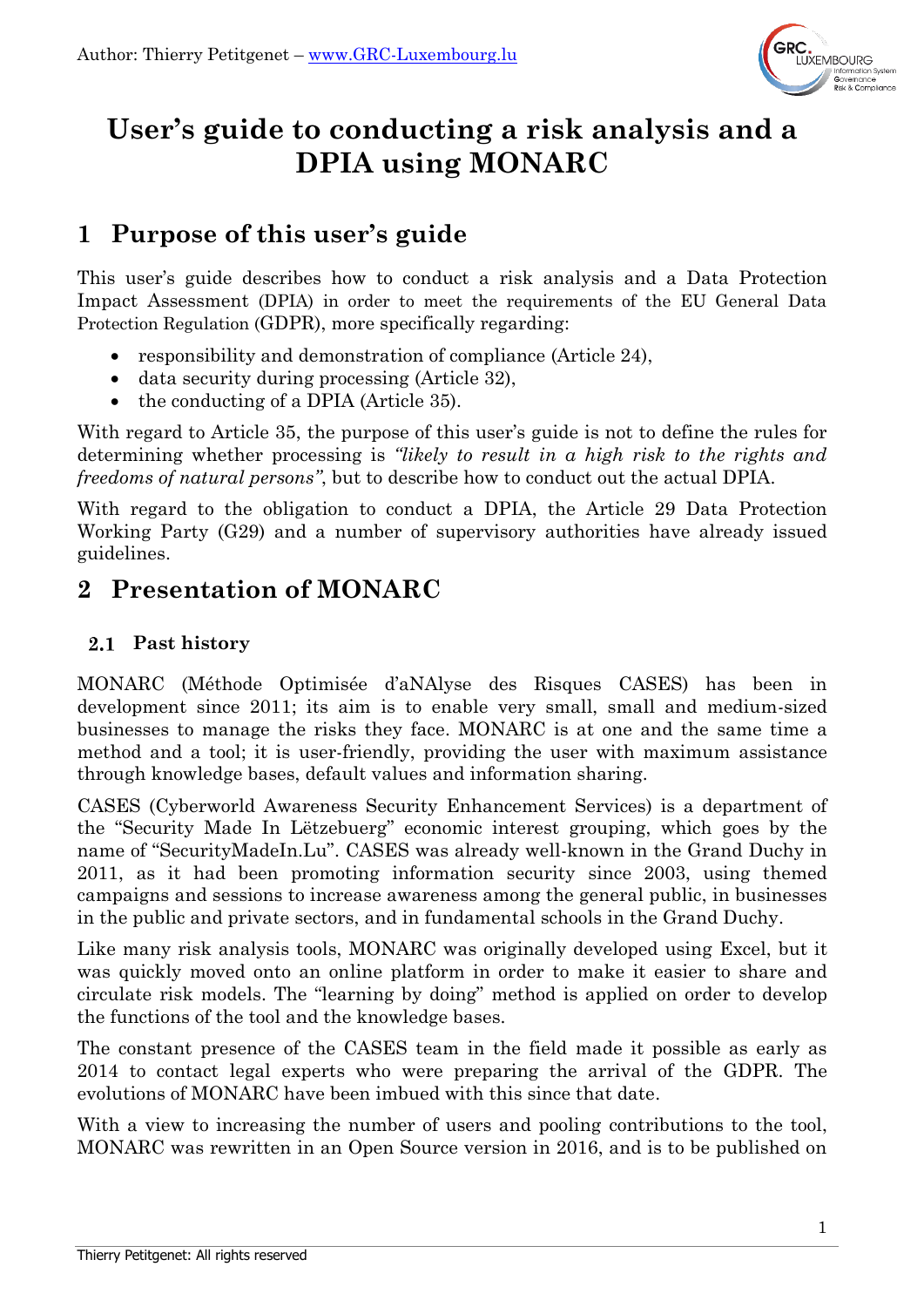

GitHub in 2017. It can be downloaded from the site at github.com under "monarcproject" via a virtual machine offering the tool together with all its knowledge bases.

In 2016, another major step was taken with the Gäichel IX Joint Declaration in which the Luxembourg and Belgian Prime Ministers welcomed the start of collaboration*.*

The promotion of MONARC and its take-off are henceforth assured.

#### **What is MONARC?**

MONARC is a qualitative tooled method of risk analysis implementing ISO/IEC 27005. The choice of this international standard avoids exoticism and enables users to find a host of support materials.

MONARC manages information-related risks based on the "C.I.A." criteria (Confidentiality, Integrity, Availability). It proposes hierarchical modelling making it possible to visualise clearly the dependent relationship that exists between primary and supporting assets. Risks are calculated according to three criteria: the threat, vulnerability, and impact on the organisation. The choice of dissociating threat and vulnerability (rather than using scenarios) makes it possible not only to assess the risk in two phases, but above all to focus on vulnerability, i.e. the security measures in place and their deviation from best practices in this field.

In its basic version, MONARC offers two granularities for identifying risks:

- The optimised model is recommended for conducting the initial iteration of the risk analysis. It involves a pragmatic selection of the most frequent risks so that there is no side-tracking into futile details before the essentials are dealt with. These optimised bases have been created using the best practices in the field of information security and have been improved over time with the large number of analyses that have been conducted.
- The comprehensive model uses EBIOS knowledge bases, which allow an indepth risk analysis that is extremely useful for successive iterations of risk analyses.

MONARC also manages operational risks. The difference between these and information security risks is that the impact criteria are based on the organisation's own values - "reputation", "operational", "legal", "financial", plus "personal" (impact on persons), all referred to here under the term "ROLFP". Operational risks are calculated according to two criteria: the likelihood of a risk scenario occurring, and the ROLFP impact. In this case, the choice of scenario makes it possible to describe business risks and governance risks more easily, in natural language.

MONARC offers knowledge bases that make it possible to identify the main risks in most contexts. A library of basic assets makes it possible to construct other more evolved assets, rather like a Lego construction. This hierarchical construction allows a very high level of customisation of the risk models, but what is most important is that each of the assets constructed in this way can be exchanged and improved between analyses and users: MONARC is thus a tool based on sharing and improvement.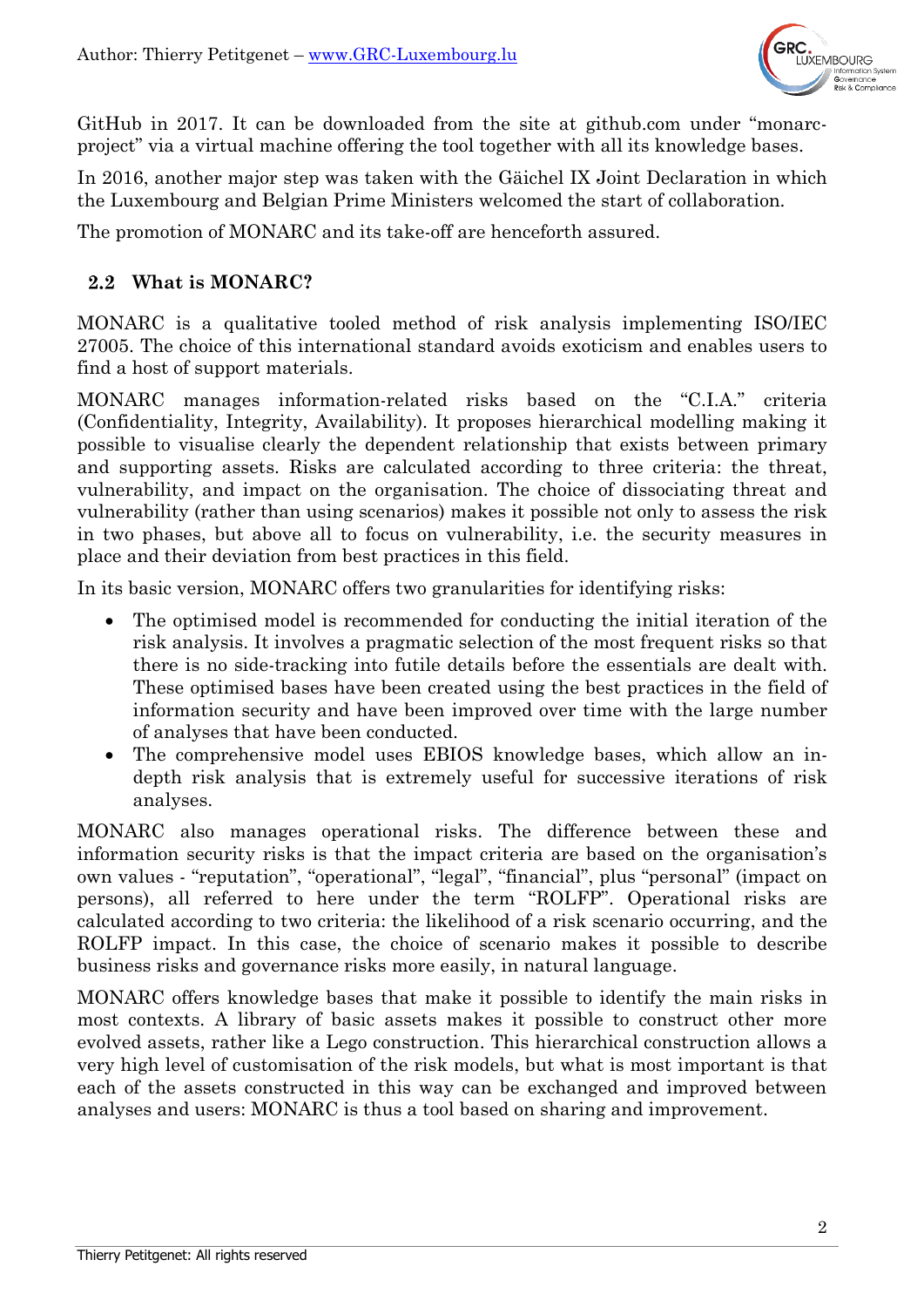

# **3 Inventory of processing activities**

The record of processing activities is the starting point for achieving compliance. It is therefore necessary to carry out an inventory of processing activities, if this has not already been done.

It is the responsibility of the *Controller* to decide which processing activities will be included in the DPIA.

It is important to adopt a pragmatic approach so that, depending on the size of the undertaking and the number and type of processing activities included in the impact analyses, it is possible to define the target of first the risk analysis and then the impact analysis.

In other words, it is necessary to check that the difference between targeting only those processing activities concerned and targeting the entire information system (or at least an entire functional sub-set) is not counter-productive. The MONARC methodology allows the re-use of risk analyses conducted in the past for transversal services or processes. Once one processing procedure or operation has been analysed, there is no need to conduct further analyses for the others.

Note: Conducting an information security risk analysis on a functional set of information or on an entire information system goes beyond compliance with the GDPR; it is a means of ensuring control over the security and continuity of your job activities.

## **4 Information security risks analysis**

The MONARC risk analysis method offers a process that complies with ISO/IEC 27005. The tool guides the user through a succession of phases:

### **Establishment of context**

This phase makes it possible not only to determine the perimeter of the analysis and define the elements the analysis will focus on, but also to define the reason for conducting the risk analysis. This information is crucial, as it affects the entire analysis and above all the use that is to be made of it (see below in the paragraph on the identification of assets).

During this phase, attention will be paid to the criteria for evaluating the risks, and more particularly to the impact table. By default, that table has a scale of values ranging from 0 to 4. This scale is commonly used; unless an undertaking has its own scale, it is therefore recommended that it - or at least the number of levels - should not be changed. In France, the CNIL advocates using a scale of four levels (not including 0). It proposes sufficiently generic titles for the levels; they only need to be copied in (if this has not already been done) and perhaps also contextualised to the organisation or its activity depending on the types of data being processed and the possible impacts on persons.

The phase of establishing context also makes it possible to focus on threats. In the specific case of the GDPR, the criterion of confidentiality is decisive, and any threat affecting this criterion must be taken into consideration. The criteria of availability and integrity are slightly less important, but again it is up to the Controller to decide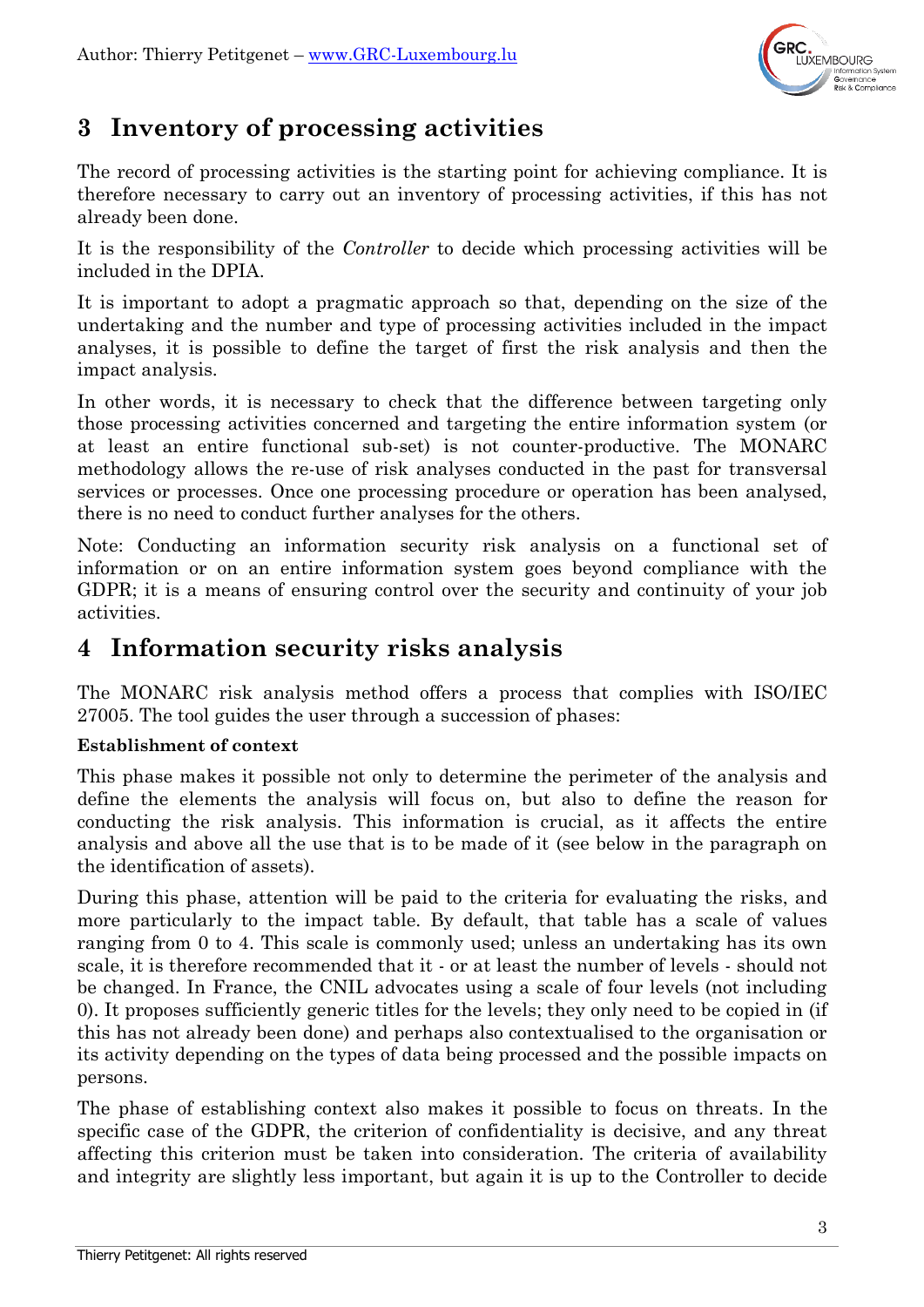

whether the risk analysis should be pooled to manage all the organisation's information risks or not.

#### **Identification of assets**

This phase makes it possible to accurately target the assets on which the analysis is to focus. In our professional jargon, we refer to "primary assets" or "business assets". They represent what is important for the organisation, namely its processes, its external services (such as an after-sales service), its internal support services (such as accounting, or management of human resources) and essential information, whether it relates to the business or to personal data. The information required for the processing of personal data must be included among these assets.

Modelling is extremely important. It is essential to have an accurate view of the data processing under consideration. Depending on which approach is adopted, it is possible to either omit data or include it more than once in the model, which could make it complicated or even inconsistent when positioning the impacts and consequences.

Explanations: Data may be processed within a service or within a process, but it may also be much more complex and affect the entire organisation. From experience, here are some guidelines when selecting which type of modelling to adopt:

- a) Service-related view (internal or external): This view is relatively vertical (as in a stack) in the organisation's structure. Processing is carried out either internally in the various services, or transversally; it is precisely in this last case that its complexity increases. The processing activities are scattered across several functional services and business managers often have no knowledge of the workflow as a whole; it is therefore necessary to reconstruct and document the workflow, which is costly in terms of resources.
- b) Process-related view: This view is by far the best. It coincides exactly with the organisation of jobs and the data processing carried out is very close to processing within the GDPR's meaning of the term. In all cases, the processing activities are described in sufficient detail, as are the related workflows, so that they can be modelled rapidly. Unfortunately, few organisations have an exact and documented view of their processes.
- c) Information-related view: In this case, the analysis focuses on the data and the processing activities carried out. This approach is relatively simple, as is the resulting model; however, as the model does not correspond to a functional view of the organisation, the analysis cannot be used to process information-related risks. Pooling is complicated, and in some cases actually impossible.

Whatever type of modelling is chosen, consideration must be given to the life-cycle of the information (creation, use, archiving / destruction).

#### **Identification of impacts and consequences**

In the field of information security, the minimum security criteria are confidentiality, integrity, and availability. In MONARC, these criteria are directly linked to the ROLF consequences; these are generally decided on by the businesses and are then parametered at the level of the primary assets and inherited by the supporting assets.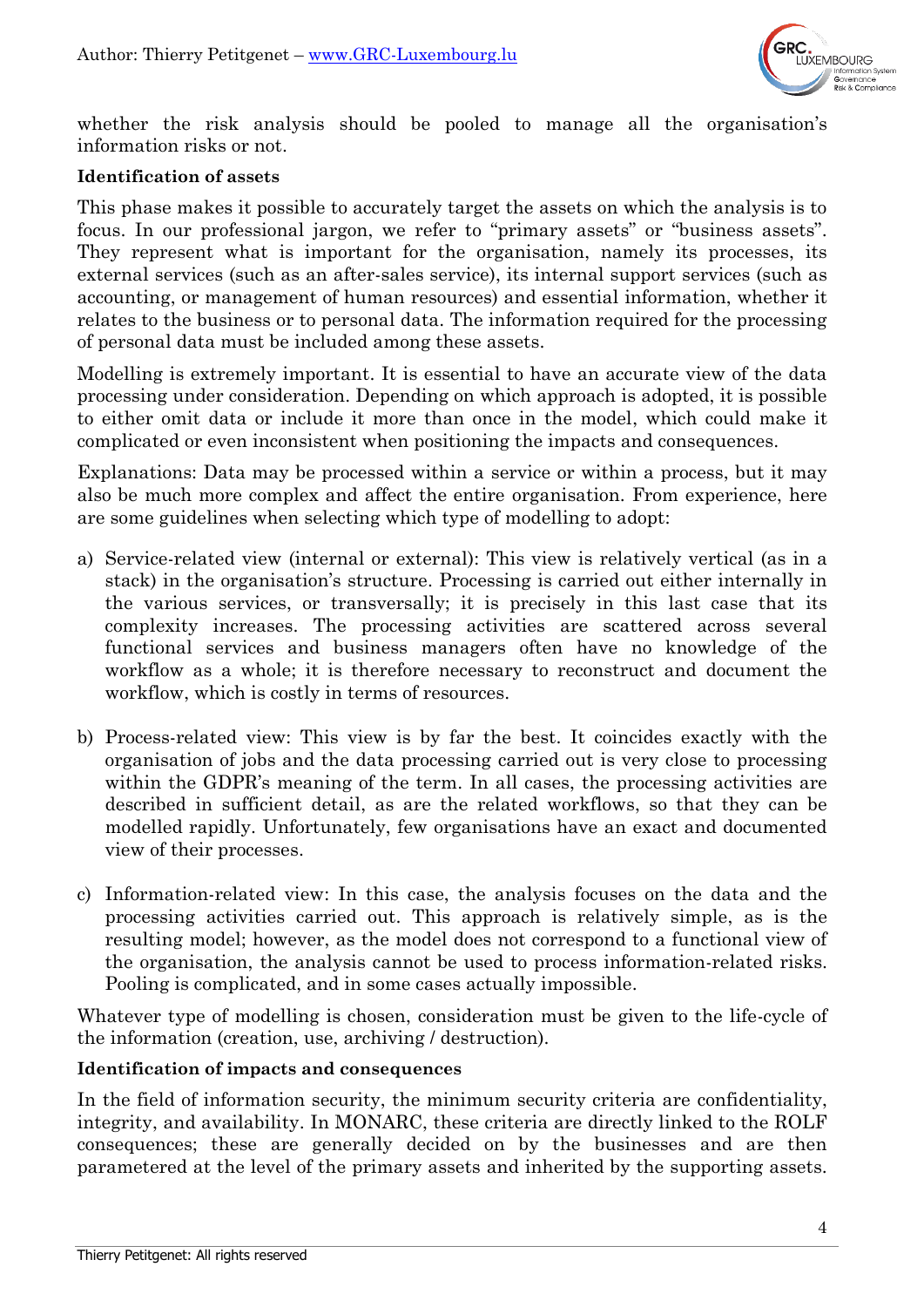

Although this default inheritance allows some time-saving, it sometimes needs to be refined at the level of certain supporting assets.

#### **Identification of risks**

This phase is very much simplified in MONARC, since each supporting asset has an optimised risk model resulting from the requirements of Annex A of the ISO/IEC 27001 standard. The optimised model is based on the principal risks deduced from the absence of best practices in terms of information security. Modelling consists of describing the dependencies that exist between the primary and supporting assets. The knowledge bases included in MONARC allow the main risks to be identified; contextual risks have to be identified manually.

#### **Evaluation of risks**

In MONARC, risk is calculated according to three parameters: the likelihood of a threat occurring, its impact on the organisation, and vulnerability. At this point in the analysis, the probability of the threat materialising has been assessed during the "establishment of context" phase, and impact has been evaluated during the "identification of impacts and consequences" phase; all that then remains is to evaluate vulnerability in relation to the security measures already in place. This phase requires a level of competence common among practitioners in the field of information security. It is vital to have some knowledge of best practices in this field to be able to evaluate the measures in place. An expert in the field of information security should ideally conduct this exercise.

Once vulnerability has been assessed, the three parameters of the risk are entered, the value of the risk is calculated, and - depending on the threshold for acceptance of the risk - an indication in the form of a three-colour code (Green, Orange, Red) indicates whether the level of risk is acceptable or not. Red indicates clearly that the risk is unacceptable and recommendation(s) must be made to deal with it.

#### **Risk treatment**

Risk treatment consists of selecting one of the following four solutions:

- Acceptance of the risk: the risk is accepted in its current form, with no additional measures.
- Reduction of the risk: additional measures are put in place to reduce to risk to an acceptable level.
- Share of the risk: in the case of insurance, for example.
- Refusal of the risk: the cause of the risk is eliminated at source.

Risk reduction is the most frequently used type of treatment. Since the risks identified by default are based on the absence of best practices in terms of information security, MONARC offers for each of them between one and three security measures taken from the catalogue of best practices contained in ISO/IEC 27002.

For each risk, the effectiveness of the measures to be put in place must be estimated. This makes it possible to assess the residual risk, i.e. the risk that remains after the new security measures have been put in place.

This completes the risk analysis.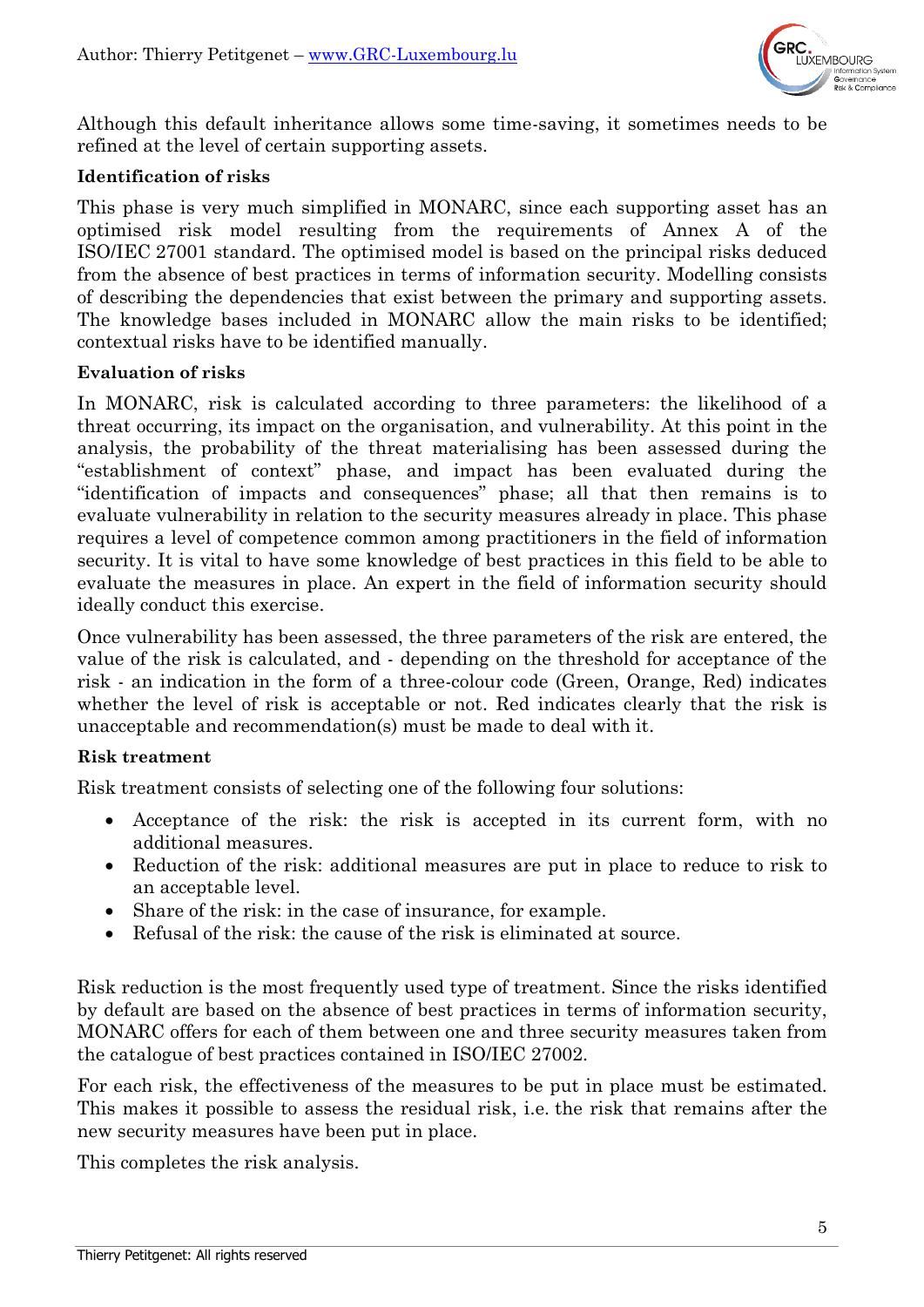

# **5 Analysis of impact with regard to information security risks**

As already described, an Information security risks analysis focuses on the interests of the organisation, and mainly on the consequences that a loss of confidentiality, integrity or availability (C.I.A.) would have on the organisation's reputation, operation, legal or financial aspects.

The analysis of impact on persons focuses on the individual and the consequences a loss of confidentiality, integrity or availability could have on an individual's rights and freedoms.

In conducting the analysis of impact with regard to Information security risks, it is therefore sufficient to:

- make use of the Information security risks analysis, and
- parameter the impacts on the individual.

For calculating risks, MONARC takes into consideration the highest level of impacts, which should naturally be the case if an impact analysis is required

# **6 Analysis of impact with regard to legal compliance**

### **Customisation of the basic model**

The purpose of the analysis of impact with regard to legal compliance is to check that any failure to observe the requirements of the GDPR with regard to the rights of natural persons or the actual processing does not have a high impact on the rights and freedoms of natural persons. If this is the case, appropriate measures must be put in place to reduce the risks.

By default, MONARC contains a checklist arranged by theme that takes up the essential requirements set out in the GDPR:

- Two categories concern the organisation, and appear only once in the analysis:
	- o Governance: This concerns keeping a record of processing activities, the consideration of "privacy by design" and "privacy by default", and the study of techniques such as the use of pseudonyms or encryption, etc.
	- o DPO: This concerns the requirements regarding the need to designate a DPO and his/her minimum competencies and qualities.
- Seven categories concern processing, and are repeated as often as there are processing activities.
	- o Principles regarding processing: purpose, transparency, excessive collection, etc.
	- o Lawfulness and legitimacy: the conditions of lawfulness, obtaining consent, the specific categories of data, etc.
	- o The rights of natural persons: all the rights of the person concerned (information, access, rectification, deletion, limitation, portability, and opposition).
	- o Categories of data: a list of the categories of data involved in the processing.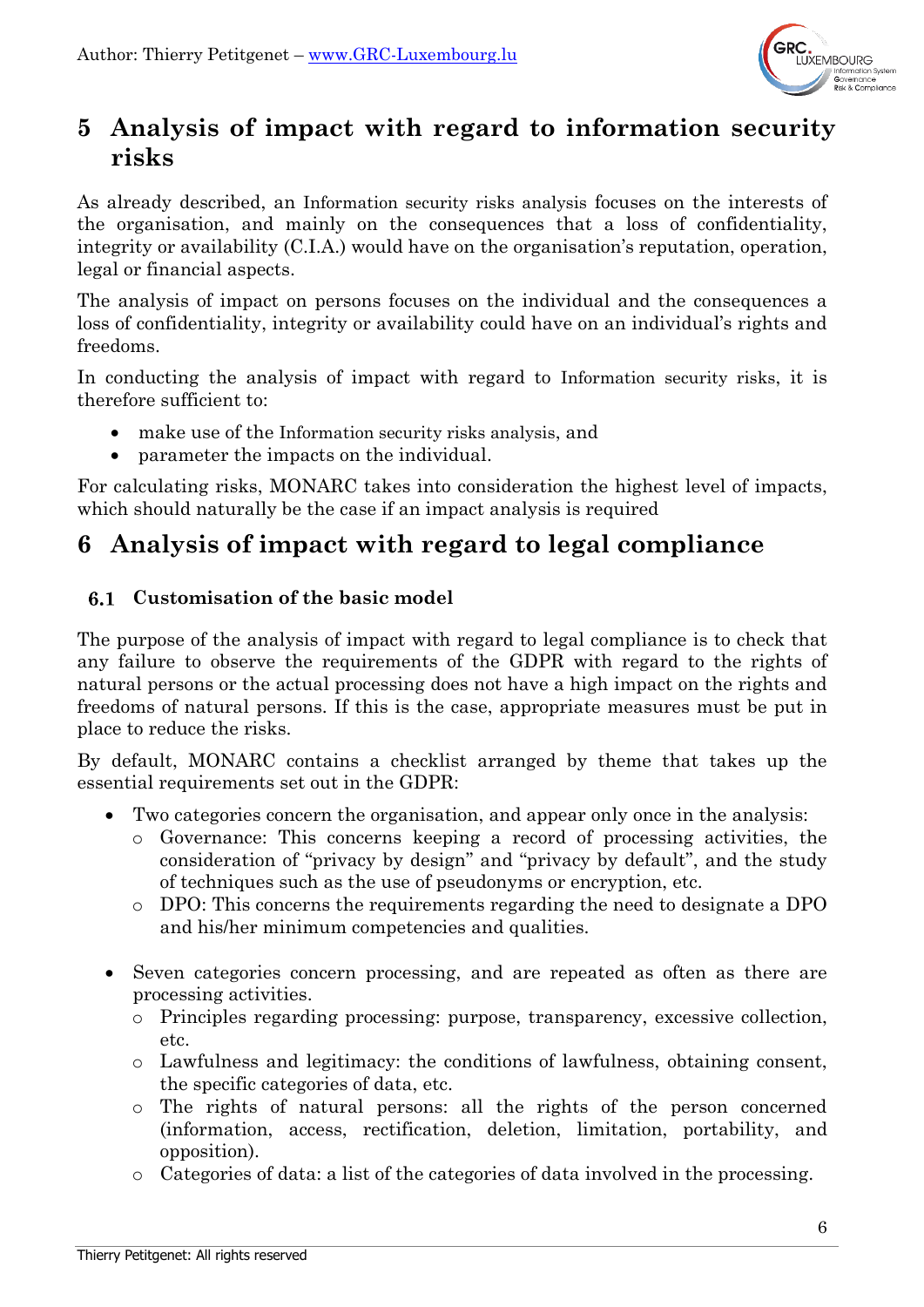

- o Sub-contractor: guarantees regarding safety, cooperation, 'cascade' subcontracting, etc.
- o Recipients: contractual clauses and the purpose of the processing.
- o Transfer outside the EU: data protection, transfer clauses, etc.

It should be noted that all this information can be parametered and modified as much as desired. The checklist is no more than a starting point for checking the compliance of the processing. Depending on the desired granularity, the list should take the context into consideration and be adapted to suit the undertaking's needs.

Experience has shown that the list proposed by MONARC makes it possible to save a lot of time by focusing pragmatically on essentials. It is a starting point which, once evaluated, gives a fairly accurate idea of the state of compliance from a legal point of view. Accordingly, it is important to focus on weak points, then go on to adapt the comprehensiveness of the model depending on the sensitivity of the processing activities.

The list proposed by MONARC evolves as it is used; it is already possible to find a number of variants that may be integrated in the analysis using the models' import/export functions. Broadly speaking, although the categories mentioned above may take different forms, the basic content remains more or less the same.

Leaving aside considerations regarding language and form, and depending on context, it is possible to create a variant that makes the model more detailed and legible. This consists of not qualifying globally the three categories of data, sub-contractors, and recipients (of which there may be more than one) and using the free text field to list and describe them, but rather creating MONARC objects for each one.

In other words, taking the example of data categories, the exercise consists of creating in the MONARC library a "duration of conservation" object and giving it the name of the data category.

Thus in the example given above, the processing uses three categories of data: identification data, financial data, and lifestyle habits. For each of the three objects, the model will ask for the duration of conservation to be defined.

The main advantage of this modelling is that it centralises a defined list of categories of data applicable to all the processing activities. Whether to use a personal list or a list proposed by the control body is merely a matter of choice. To date, a number already exist, and they are of course all relatively similar.

The same adaptation is possible for sub-contractors. Rather than having a generic category in which the aspects of sub-contracting are described in general terms, one object should be created for each sub-contractor, named accordingly, and given the "sub-contractor" operational risk tag. This makes the qualification of each point of compliance in relation to sub-contractors more precise.

The same applies to recipients. Management is strictly identical to the management of sub-contractors: only the tag is different. It should be noted that if a company is both a sub-contractor and a recipient for two different processing activities, this needs to be reflected in the model.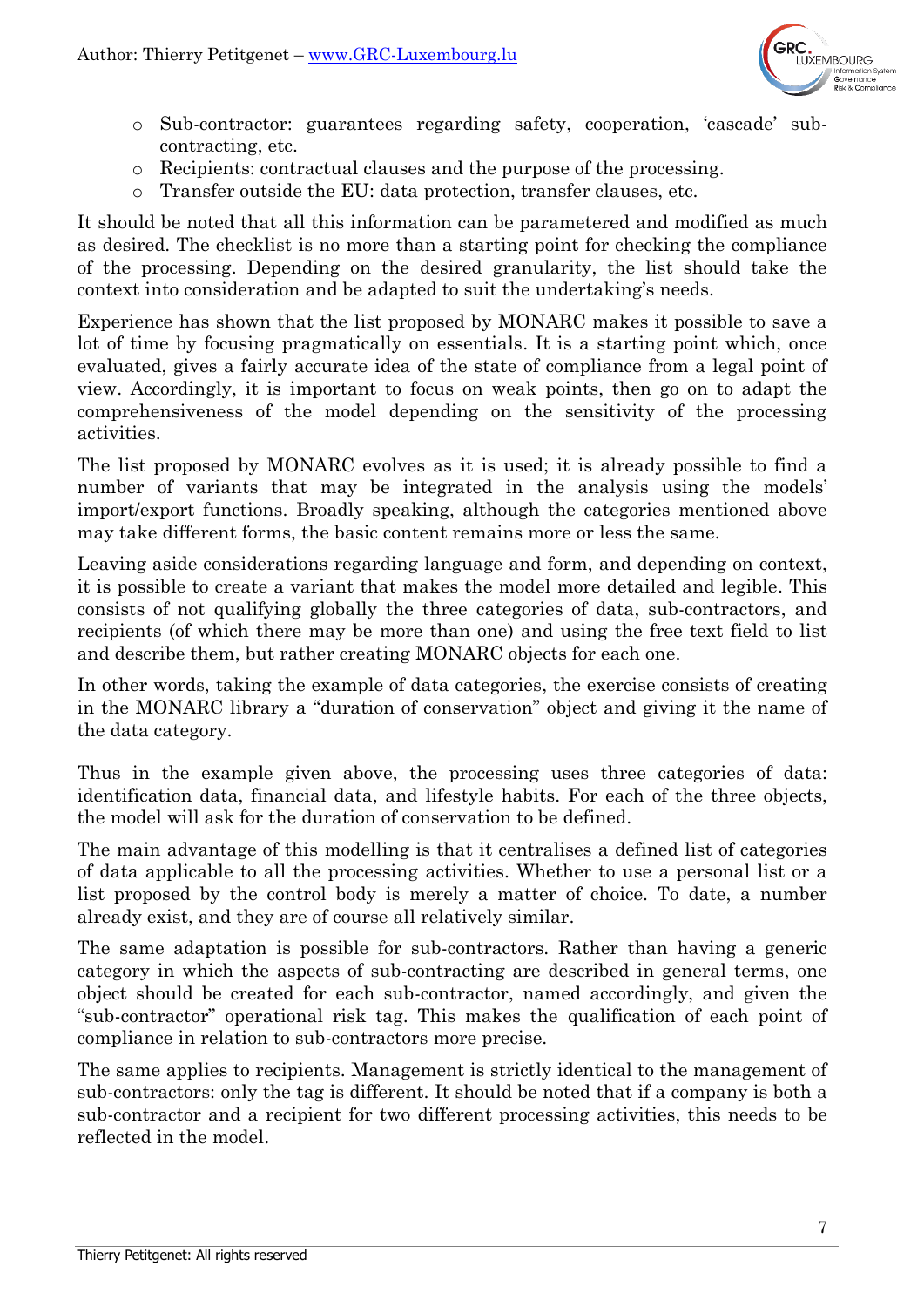

There are not really any rules for defining the right model for a given context. It all depends on the complexity of the environment (number of suppliers, for example), the granularity desired, and the importance given to MONARC in providing proof of compliance.

#### **Evaluation of impacts**

The model of the checklist has now been defined. Each point of compliance must be assessed in the MONARC terminology, evaluating the risks of impact induced by each incidence of non-compliance.

The checklist is assessed in the operational risks part of MONARC. Before starting, it may be necessary to consider the option of whether or not to use "inherent" risks.

Explanation of the notions of "net", "residual" and "inherent" risk:

- "Net" risk represents the current status of the risk, taking into account the measures already in place.
- "Residual" risk represents the risk that remains after implementing the recommendations that have been made.
- "Inherent" risk represents the risk as if no measure had ever been put in place.

The choice of using "inherent" risk is one option. If the processing has actually already been set up, this option may be superfluous. On the other hand, in considering cases of implementing "privacy by design" for an innovative project, it is very probable that this notion of inherent risk will be pertinent. The notion is also pertinent for certain sectors of activity in the Grand Duchy.

In the part on operational risks, the risk is calculated according to the likelihood of the risk scenario and the ROLFP impacts referred to above. As the entry grid is fixed, it is necessary to focus on the impact on persons: the "P" column - impact on persons needs to be filled in.

The method for completing the grid remains virtually identical to the method used for information-related risks, after assessing the likelihood of the scenario and the impact on persons. The risk is calculated and the risk situation must have been described factually in the first place. If the risk of non-compliance is too great, it will be necessary to deal with it by proposing recommendations for implementing measures that will reduce likelihood or reduce the impact on persons. For operational risks, this granularity is at the level of each risk, which allows better contextualisation.

# **7 Analyse of impact with regard to operational risks (businesses and organisation)\$\$**

There may still be one category of risks that has not been treated. These are businessrelated risks - risks specifically related to the data-processing covered by the impact analysis. These are generally strategic or organisational risks that may have an impact on the person concerned, for example further to a failure in a data workflow, or the lack of a decision, or incompatibilities in the processing activities.

There are no knowledge bases at this level: the risks are too closely related to the context. However, all the preceding phases can be used as support.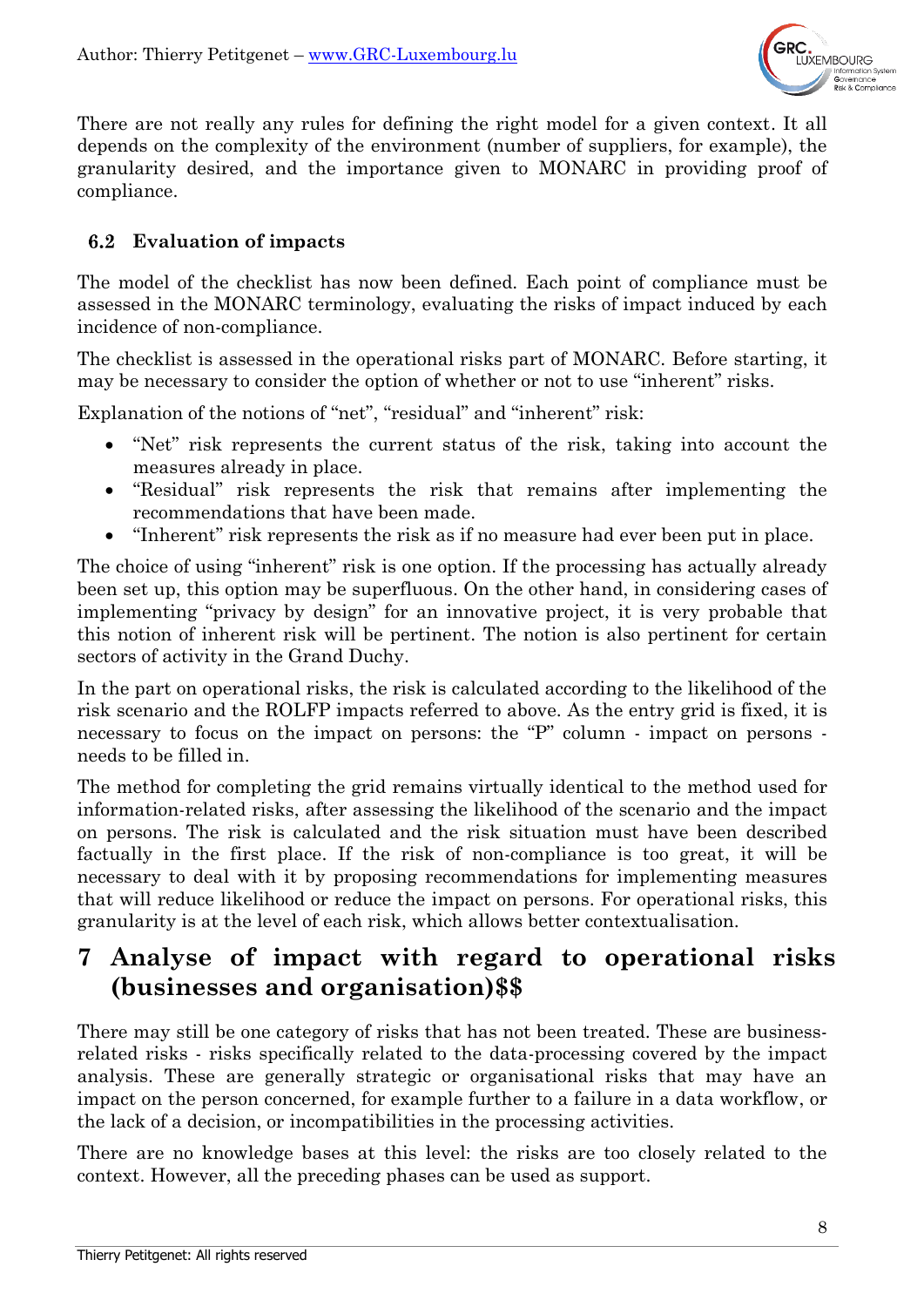

## **Using models of risk analysis**

Business risks are parametered according to the model of information risks at the level of primary assets. If the service- or process-based model has been selected, it is highly likely that no new object will need to be created. The process-based view is by far the most suitable in this context. An organisation that has knowledge of its processes surely has the maturity to describe the corresponding business risks.

If the analysis is conducted on the basis of "privacy by design", the task is more complicated.

In all cases it is very easy to create containers representing processes, services or processing activities that present specific risks.

There are two ways of creating risks:

- Creating single risks on the fly for each object
- Creating "Tags Operational risks" and then allocating objects to these tags, since certain risks are the same for a number of processing procedures or operations.

Note: Operational risks must be formulated negatively due to the absence of best practices, inappropriate security level, insufficient resources, gaps in processing, etc. It is then possible to evaluate the scenario on a scale of 1 to n: the higher the value, the more plausible the scenario.

## **Evaluation of impacts**

The evaluation and treatment of business risks are carried out in exactly the same way as for the checklist of legal aspects, with or without the parametering of "inherent" risks.

Regarding compliance with the GDPR, only the "P" column (impact on persons) has to be filled in. If the analysis is also to be used for the organisation's risk analysis, the ROLF columns also need to be filled in; MONARC takes into account whichever impact is greater.

# **8 Finalisation, proof and iterations**

#### 8.1 **Consolidated treatment plan: list of measures to put in place**

Whether it is for a risk analysis regarding information or the three types of impact analyses, all the recommendations made for dealing with major risks and incidences of non-compliance are grouped together in a single treatment plan.

In terms of visibility and transparency, the treatment plan is vital, as it makes it possible to centralise all the actions to be implemented in order to achieve compliance. The plan is transcribed in full in the final deliverable.

MONARC also makes it possible to follow implementation of the treatment plan, to add the names of people that are responsible, the deadlines allowed, and various comments documenting the proper performance of all the actions intended to achieve compliance.